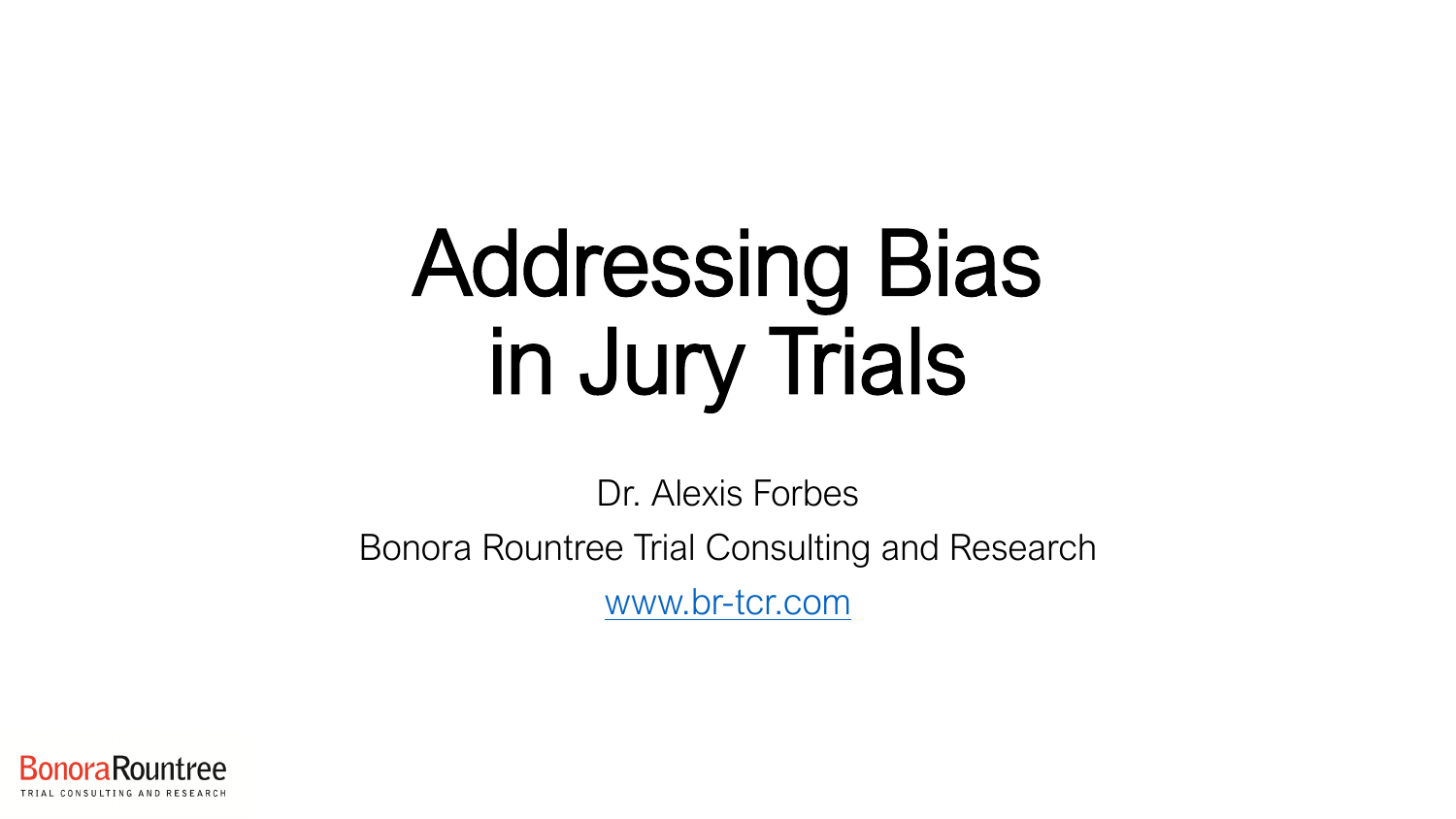## Disrupt the Process

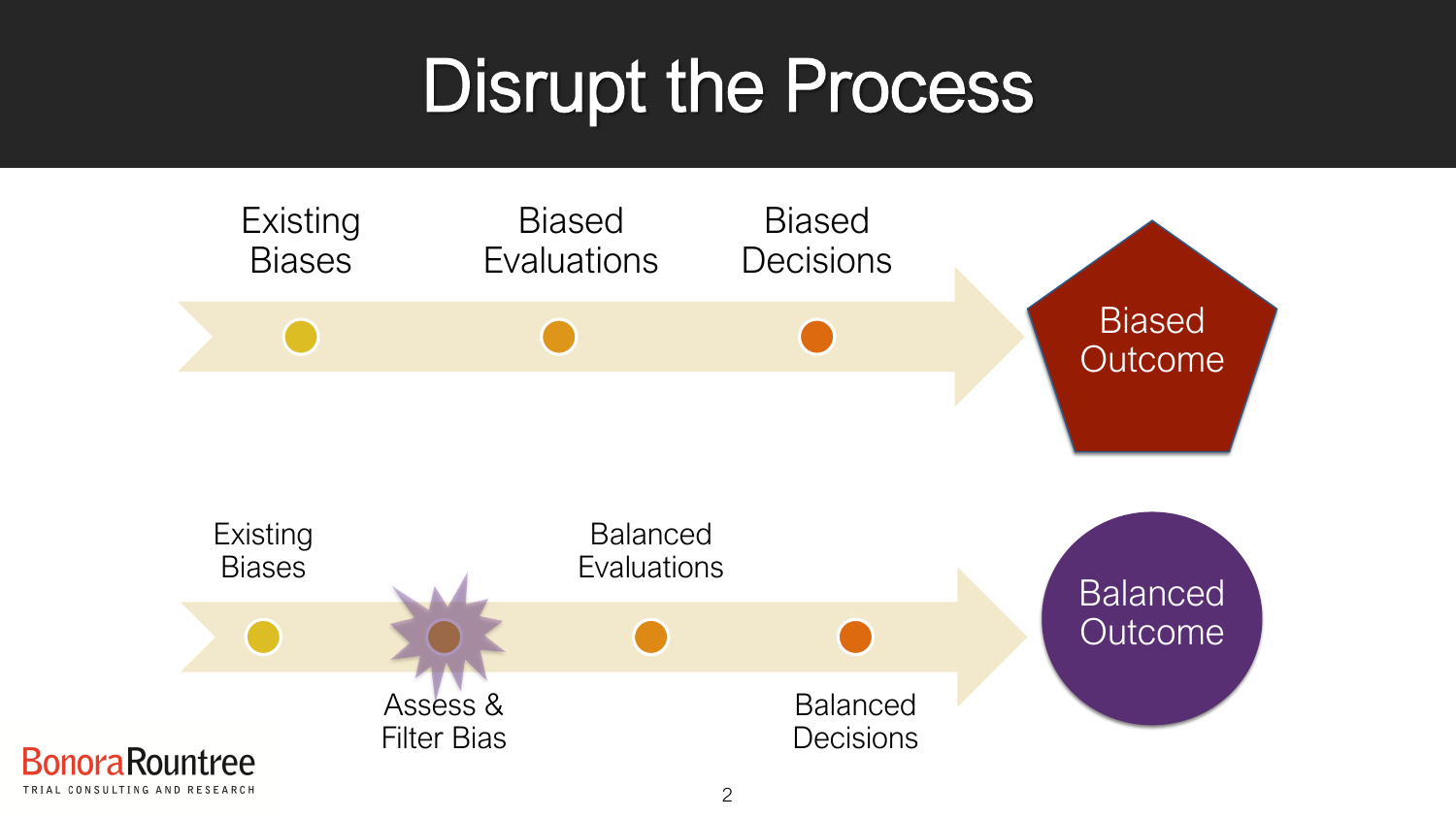Help Jurors Assess & Express Their **Biases** 



1.Using a Jury Questionnaire with items that invite potential jurors to assess and express their potential biases.

2.Improved Voir Dire Conditions that allow the judge or attorneys to ask about the influence of the jurors' potential biases on their ability to serve as a juror. These conditions increase your likelihood of gaining cause challenges.

3.Special Jury Instructions (for example, in California, [CACI 113](https://www.justia.com/trials-litigation/docs/caci/100/113/)) that discourage the use of potential biases not just about the litigants, but about the judge and the attorneys in the case.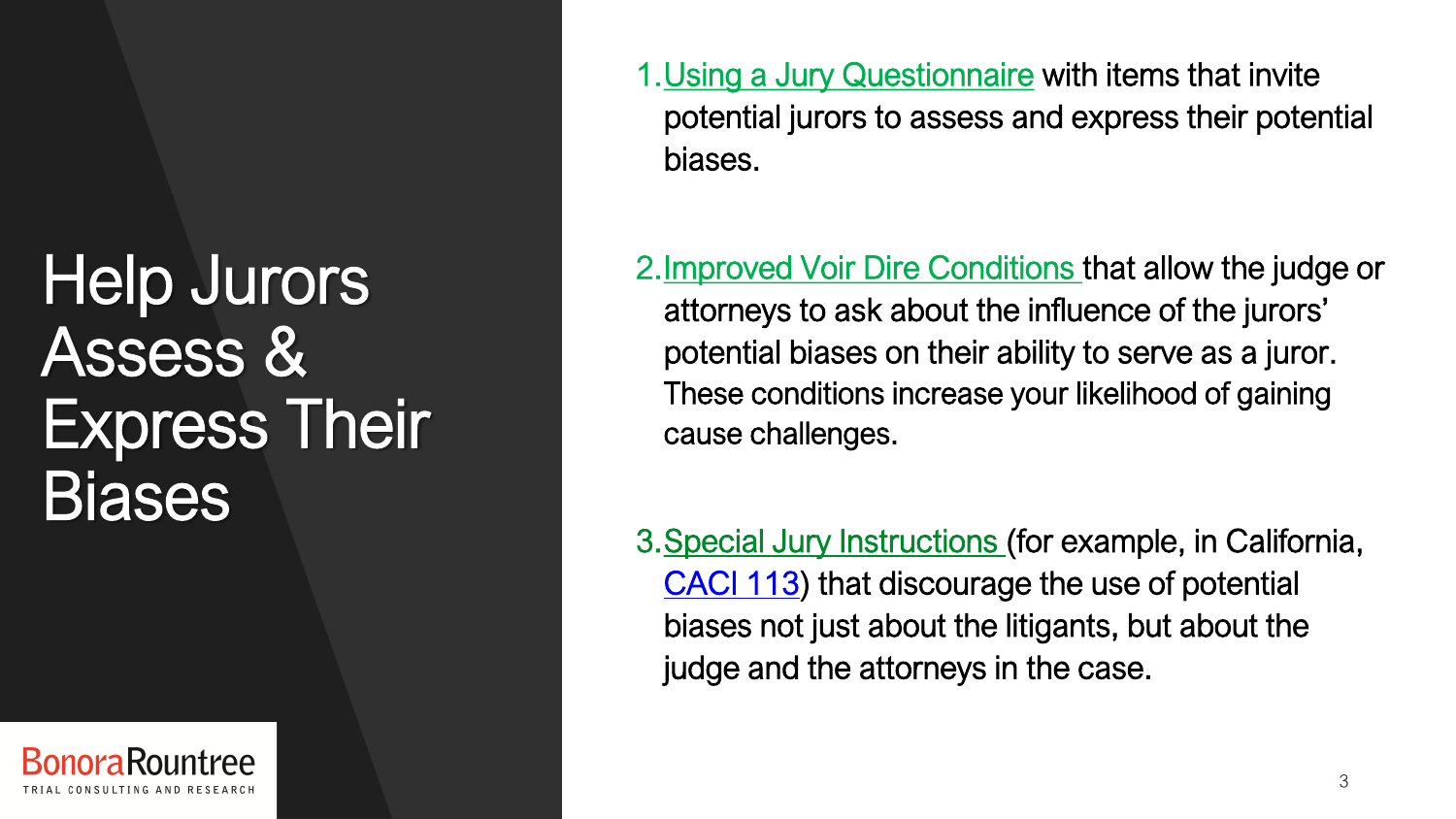#### Improved Voir Dire Conditions:

Trial Jury and Management Act 2018 (*CCP§222.5*)





Trial judges are prohibited from arbitrarily or unreasonably refusing to submit a reasonable written questionnaire if requested by counsel.



Trial judges should consider any unique or complex elements in the case when exercising discretion as to the form and subject matter of voir dire questions.



Counsel shall be allowed to make a brief opening statement prior to the commencement of oral questioning.



Counsel has the right to examine prospective jurors in order to intelligently exercise cause or peremptory challenges.



Counsel should be provided reasonable time to evaluate the questionnaire responses before oral questioning begins.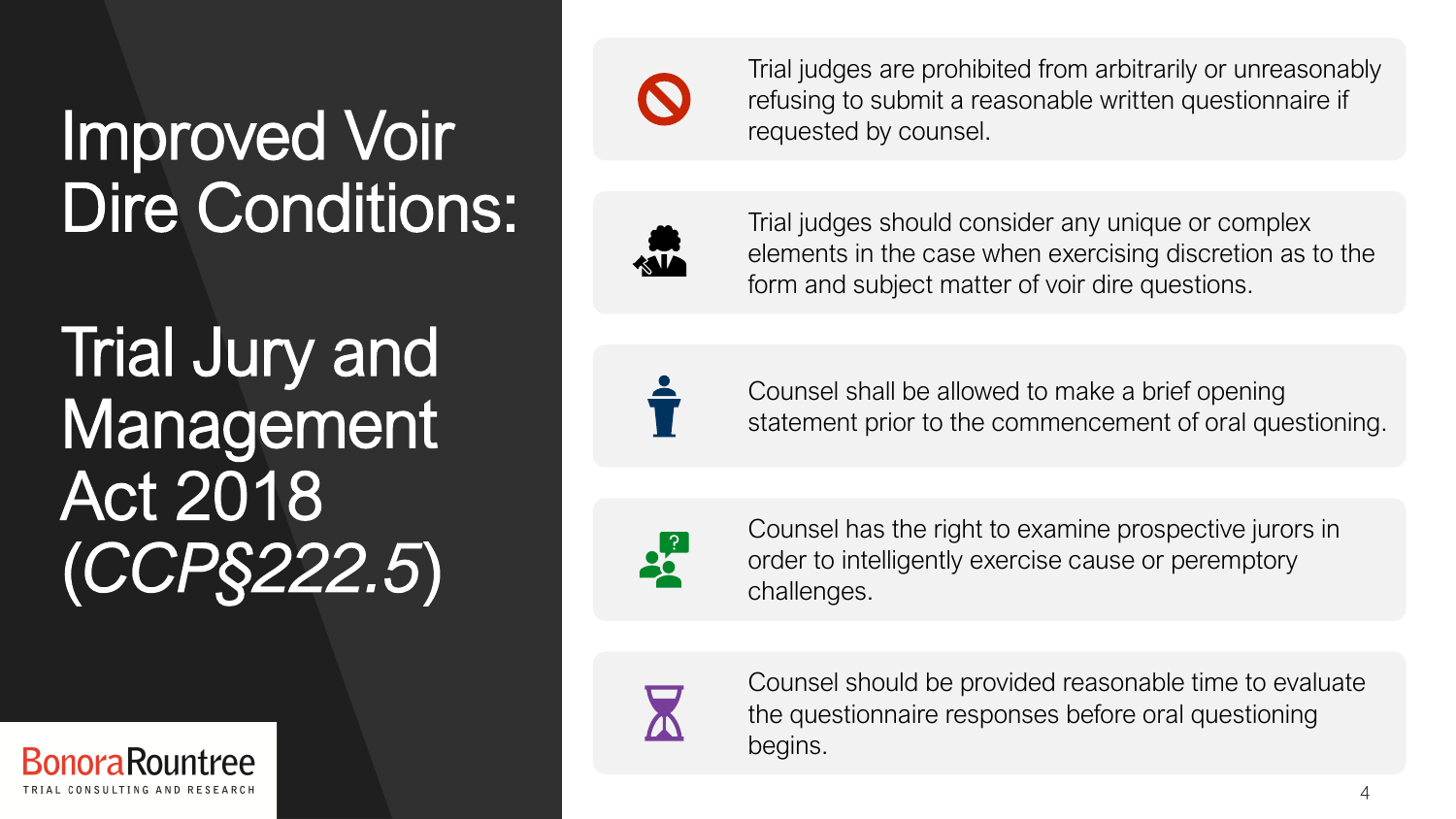#### CA Civ. Proc. 225. **Challenges** (for Cause)



General Disqualification

Implied Bias (Not Implicit Bias)

#### Actual Bias

The existence of a state of mind on the part of the juror in reference to the case, or to any of the parties, which will prevent the juror from *acting with entire impartiality*, and without prejudice to the substantial rights of any party.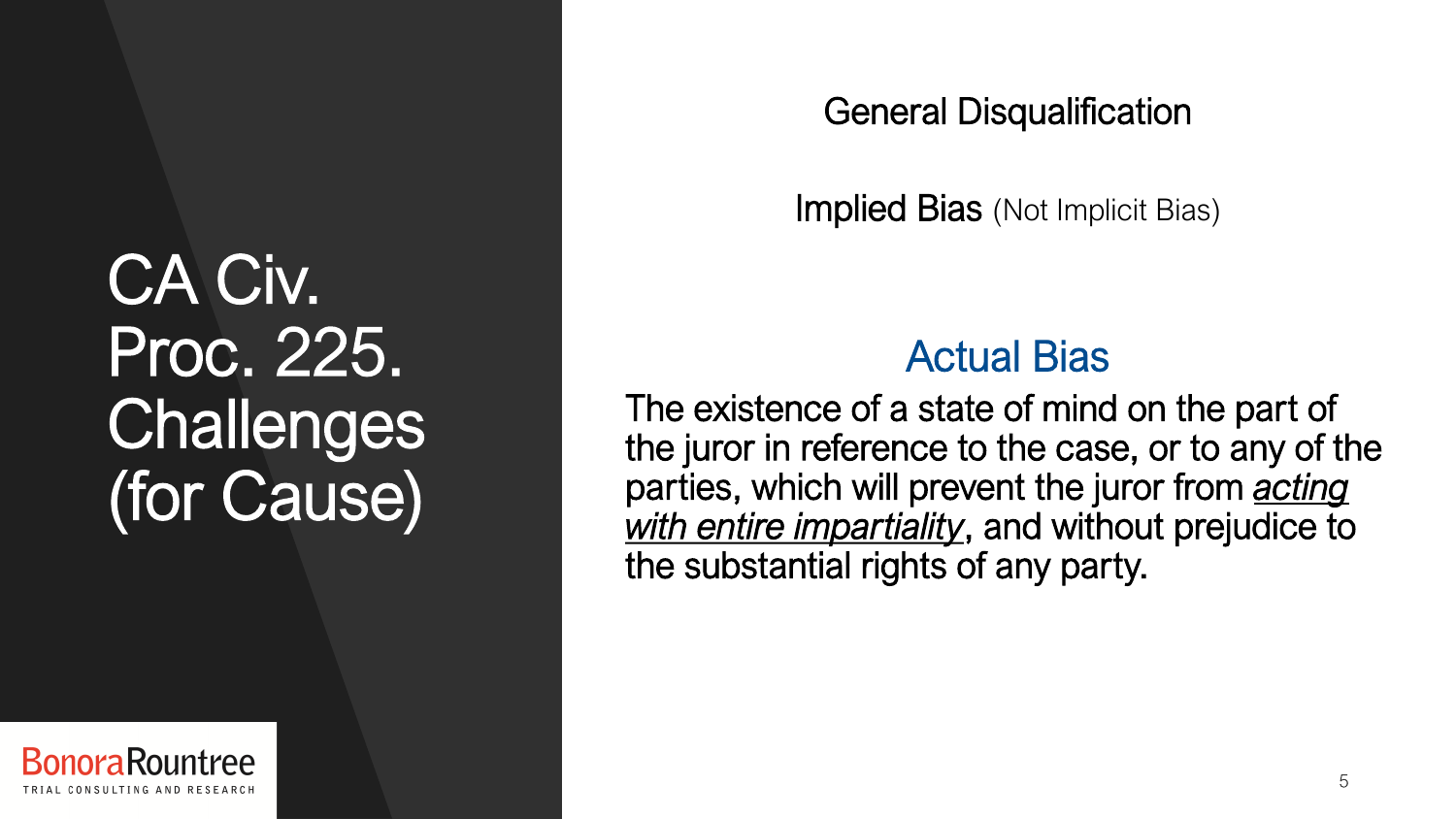#### **Jury** Instructions: CACI 113



Each one of us has biases about or certain perceptions or stereotypes of other people. We may be aware of some of our biases, though we may not share them with others. We may not be fully aware of some of our other biases.

Our biases often affect how we act, favorably or unfavorably, toward someone. Bias can affect our thoughts, how we remember, what we see and hear, whom we believe or disbelieve, and how we make important decisions.

As jurors you are being asked to make very important decisions in this case. You must not let bias, prejudice, or public opinion influence your decision. You must not be biased in favor of or against any party or witness because of his or her disability, gender, race, religion, ethnicity, sexual orientation, age, national origin, [or] socioeconomic status[, or [insert any other impermissible form of bias]].

Your verdict must be based solely on the evidence presented. You must carefully evaluate the evidence and resist any urge to reach a verdict that is influenced by bias for or against any party or witness.

New June 2010: Revised December 2012